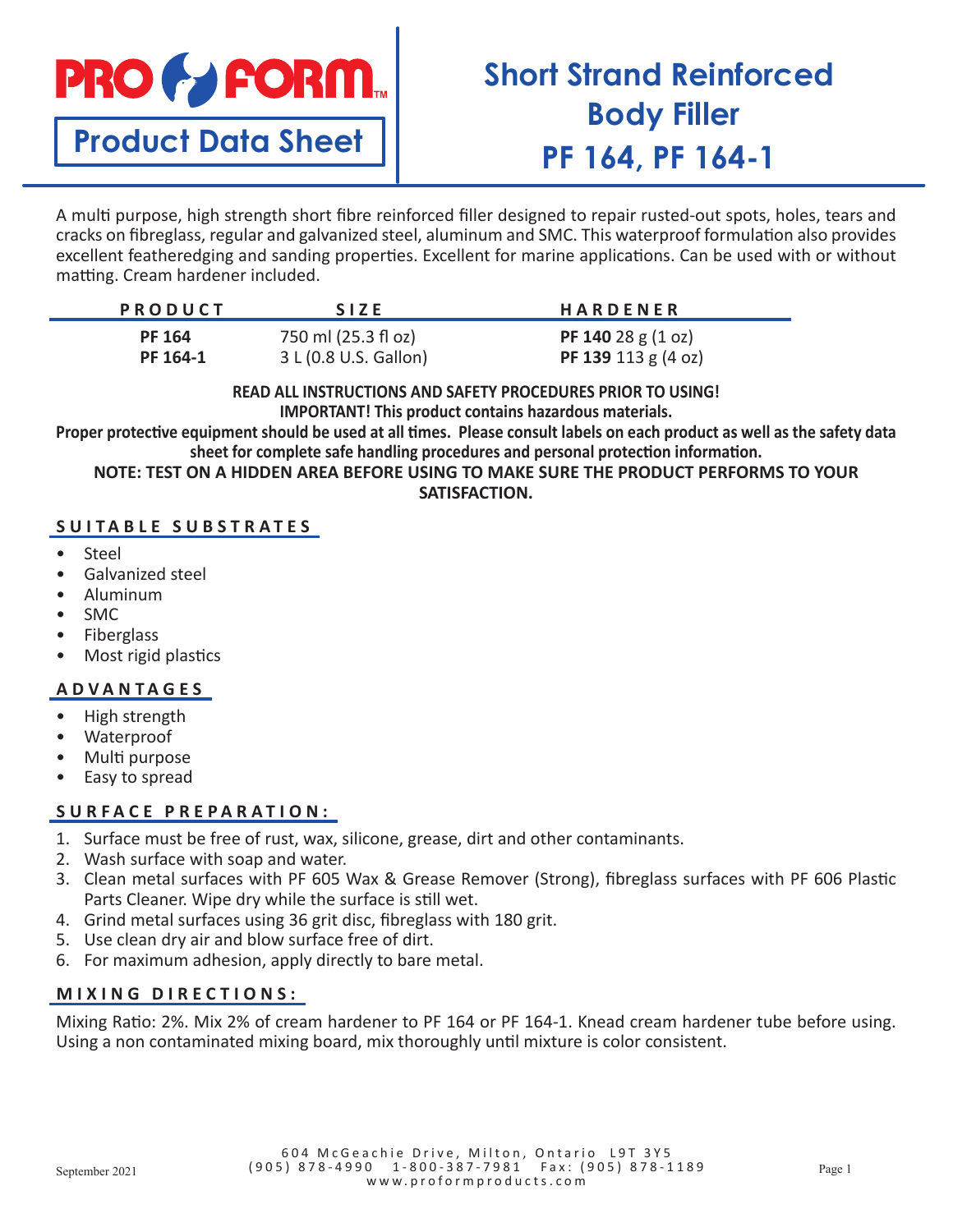

**Product Data Sheet**

# **Short Strand Reinforced Body Filler PF 164, PF 164-1**

#### **DIRECTIONS FOR USE:**

**Open Time:** 6 minutes

**Sanding Time:** 20 minutes

- 1. Mix the desired quantity of product.
- 2. Apply mixed product using a clean spreader. Fill to desired level. Avoid filling depth greater than 6.5 mm  $(1/4'')$ .
- 3. Allow to cure thoroughly.
- 4. Sand with coarse paper or disc (24-36 grit) to achieve desired contour.
- 5. If required, continue with quality body filler or glazing putty until desired smoothness is achieved.
- 6. Topcoat with a premium quality primer.

**Caution:** Do not return catalyzed material to can. To avoid contamination, keep cap closed after use.

## **TECHNICAL DATA:**

|                            | PF 164, PF 164-1               |  |
|----------------------------|--------------------------------|--|
| <b>Physical State</b>      | Paste                          |  |
| Color:                     | Green                          |  |
| Odour:                     | Hydrocarbon odour              |  |
| Solubility:                | Slightly soluble in water      |  |
| Flash point:               | 32°C (89.60°F) Closed Cup      |  |
| Auto ignition temperature: | 490°C (914°F)                  |  |
| <b>VOC</b>                 | 0.40 $\frac{1}{2}$ + 47.93 g/L |  |

#### **PRECAUTIONARY INFORMATION**

Refer to product label and Safety Data Sheet for health and safety information before using this product.

### **SAFETY CONSIDERATION**

Safety Data Sheets are available at www.proformproducts.com or upon request at info@proformproducts.com. These are provided to help our customers satisfy their own handling, safety and disposal needs, and those required by local applicable health and safety regulations. Our Safety data sheets are updated regularly, therefore, please review the most current Safety Data Sheet before handling or using any product.

#### **TECHNICAL INFORMATION**

The technical information, recommendations and other statements contained in this document are based upon tests or experience that Pro Form believes are reliable, but the accuracy or completeness of such information is not guaranteed.

#### **PRODUCT USE**

Many factors beyond Pro Form's control and uniquely within user's knowledge and control can affect the use and performance of a Pro Form product in a particular application. Given the variety of factors that can affect the use and performance of a Pro Form product, user is solely responsible for evaluating the Pro Form product and determining whether it is fit for a particular purpose and suitable for user's method of application.